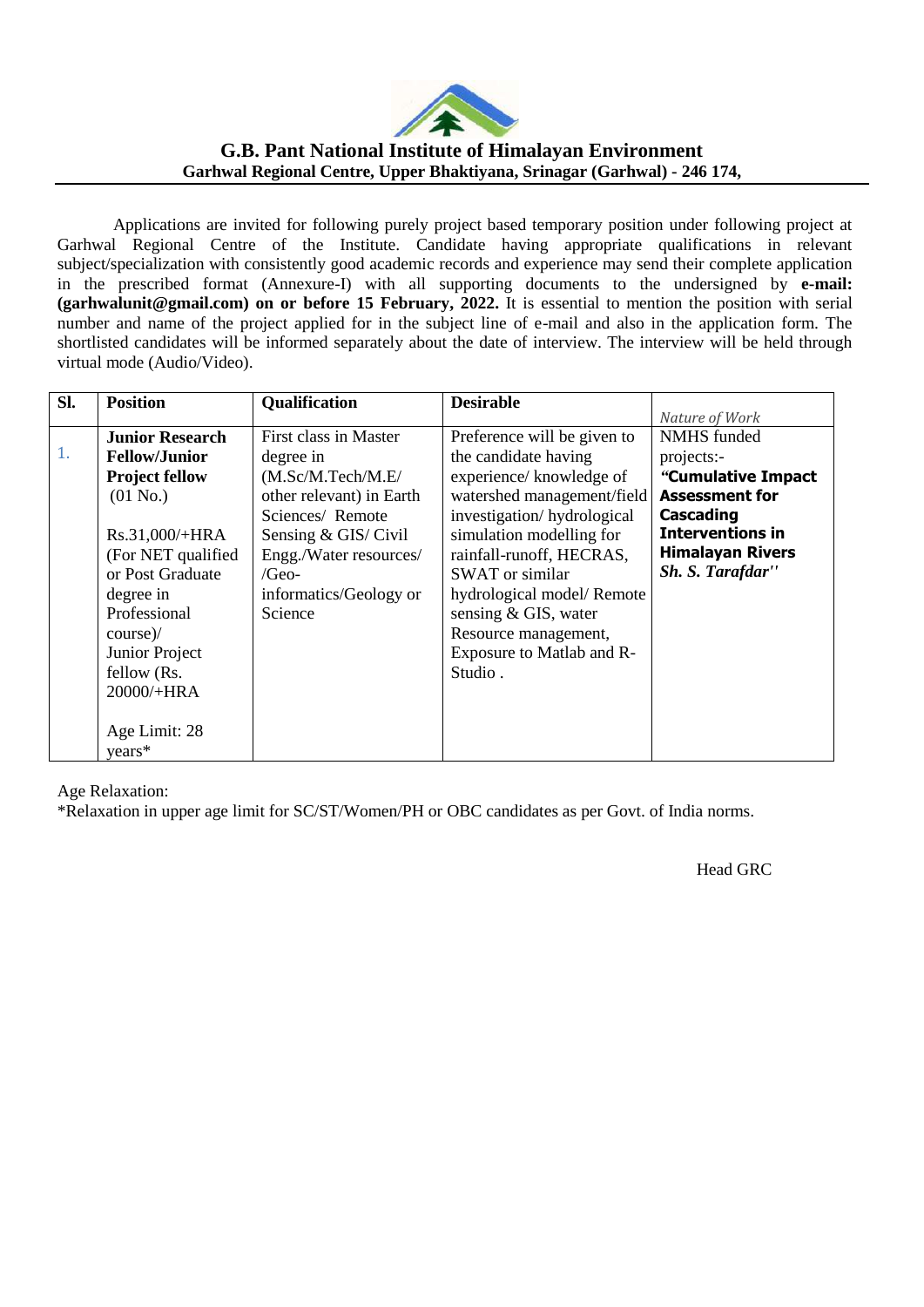### **Instructions to fill in Application Form**

#### **General**

- a) Please download the attached Form, complete it, and return.
- b) No Column of application form should be left blank.
- c) Use additional sheets where necessary, with relevant columns drawn thereon, inserting proper references.
- d) Completed application should be accompanied by all the requisite documents. You are requested to go through the "check list" of documents before submitting the application. **Incomplete applications are liable to be rejected**.
- e) Photocopies of documents asked for need self-attestation.
- Item No. 1. Name given here should be the same as given in your matriculation/higher secondary certificate and degree certificates. If there is a change, addition or deletion, an affidavit from a Notary Public/Magistrate is necessary.
- Item No.9. In case grades are awarded, please attach the sheet giving conversion of grades to percentage of marks.
- Item No. 11 (Annexure I). Specializations may be indicated in terms of (a) Subject (b) Broad Area(s) of specialization and (c) Exact area(s) of specialization.

| 1. | Affidavit if you carry different name/surnames in your | Yes/No |
|----|--------------------------------------------------------|--------|
|    | certificates                                           |        |
| 2. | Attested copy of School Leaving/High School/Secondary  | Yes/No |
|    | School Certificate (For date of birth)                 |        |
| 3. | Attested copies of Mark Sheets/Grade Cards & Degrees   | Yes/No |
|    | for BSc/MSc/MPhil/PhD/ BE/ME/PhD, etc.                 |        |
| 4. | List of Publications, if applicable                    | Yes/No |
| 5. | Copies of all experience certificates                  | Yes/No |
| 6. | Affidavit if you carry different name/surnames in your | Yes/No |
|    | certificates                                           |        |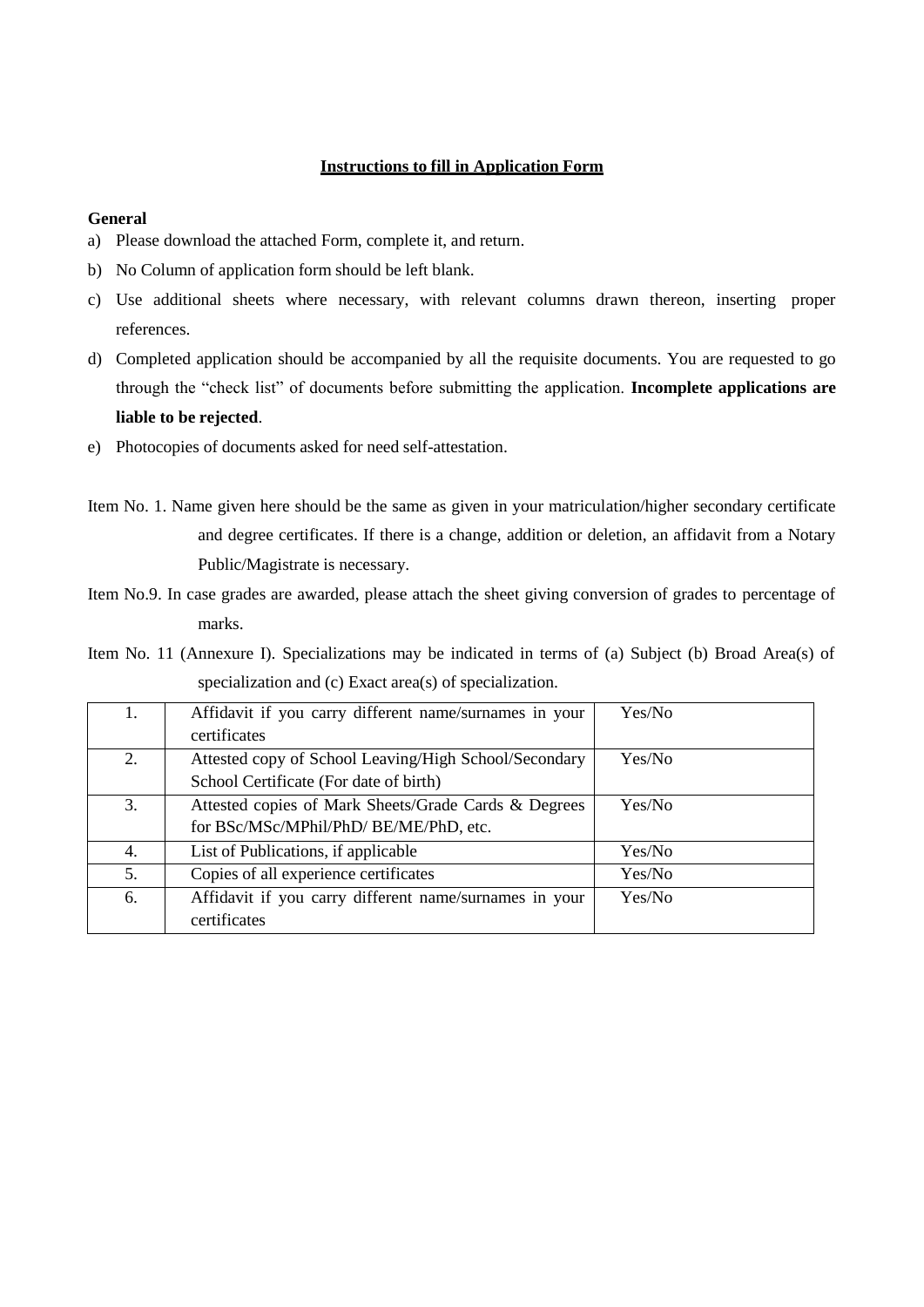

# G.B. PANT NATIONAL INSTITUTE OF HIMALAYAN ENVIRONMENT (NIHE),<br>Garhwal Regional Centre, Upper Bhaktiyana, Srinagar (Garhwal) - 246 174,

| <b>APPLICATION FORM</b>                                                                            |
|----------------------------------------------------------------------------------------------------|
| <b>Please use BLOCK LETTERS</b>                                                                    |
|                                                                                                    |
|                                                                                                    |
|                                                                                                    |
|                                                                                                    |
|                                                                                                    |
| <b>Please use BLOCK LETTERS:</b>                                                                   |
|                                                                                                    |
|                                                                                                    |
|                                                                                                    |
|                                                                                                    |
|                                                                                                    |
|                                                                                                    |
|                                                                                                    |
|                                                                                                    |
|                                                                                                    |
|                                                                                                    |
|                                                                                                    |
|                                                                                                    |
|                                                                                                    |
|                                                                                                    |
|                                                                                                    |
|                                                                                                    |
|                                                                                                    |
|                                                                                                    |
|                                                                                                    |
|                                                                                                    |
|                                                                                                    |
|                                                                                                    |
|                                                                                                    |
|                                                                                                    |
|                                                                                                    |
| 8.* Do you belong to: (a) Scheduled Caste-Yes/No (b) Scheduled Tribe - Yes/No (c) OBC - Yes/<br>No |

 $\mathbf{Contd.}$ //..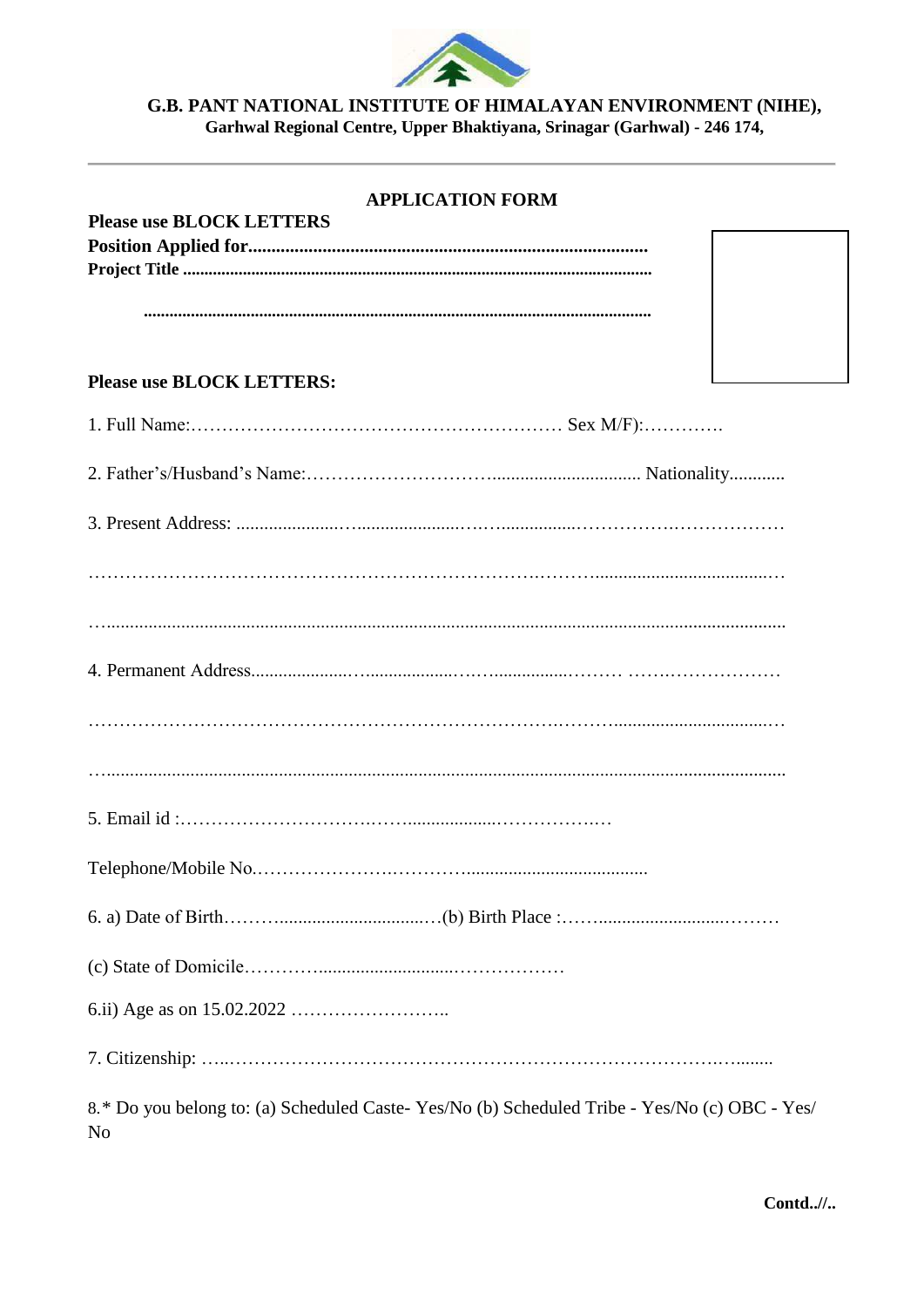9a. Academic and Professional qualifications (from High School onwards): Attach self-attested certificate

| Degree/ | Subject | Percentage of | Name of           | Duration  | Month & year |
|---------|---------|---------------|-------------------|-----------|--------------|
| Diploma |         | Marks or      | Univ./Institution | of Course | of passing   |
|         |         | Grade         |                   |           |              |
|         |         |               |                   |           |              |
|         |         |               |                   |           |              |
|         |         |               |                   |           |              |
|         |         |               |                   |           |              |
|         |         |               |                   |           |              |

9. (b) If PhD degree not awarded, please give whichever applicable (please leave, if not applicable):

Date of thesis Submission……………………….

Likely date of submission: ……………………..

10. Title of PhD Thesis (please leave, if not applicable)

......................................…………………………………………………………………….....

..................................…………………………………………………………………………

…………………………………………………………………………………………………

11. Specializations, in terms of Broad Area of Specialization and Exact Area of Specialization:

| (a) Subject | (b) Broad Area of Specialization | Exact Area of Specialization |  |
|-------------|----------------------------------|------------------------------|--|
|             |                                  |                              |  |

**12.** Publications and Patents: **(Please attach list of publications in SCI journals with full references and corresponding with those in the list) (If available)**

(a) No. of Papers (i) Published………………………..(ii) Accepted……………………..…..

**Contd..//..**